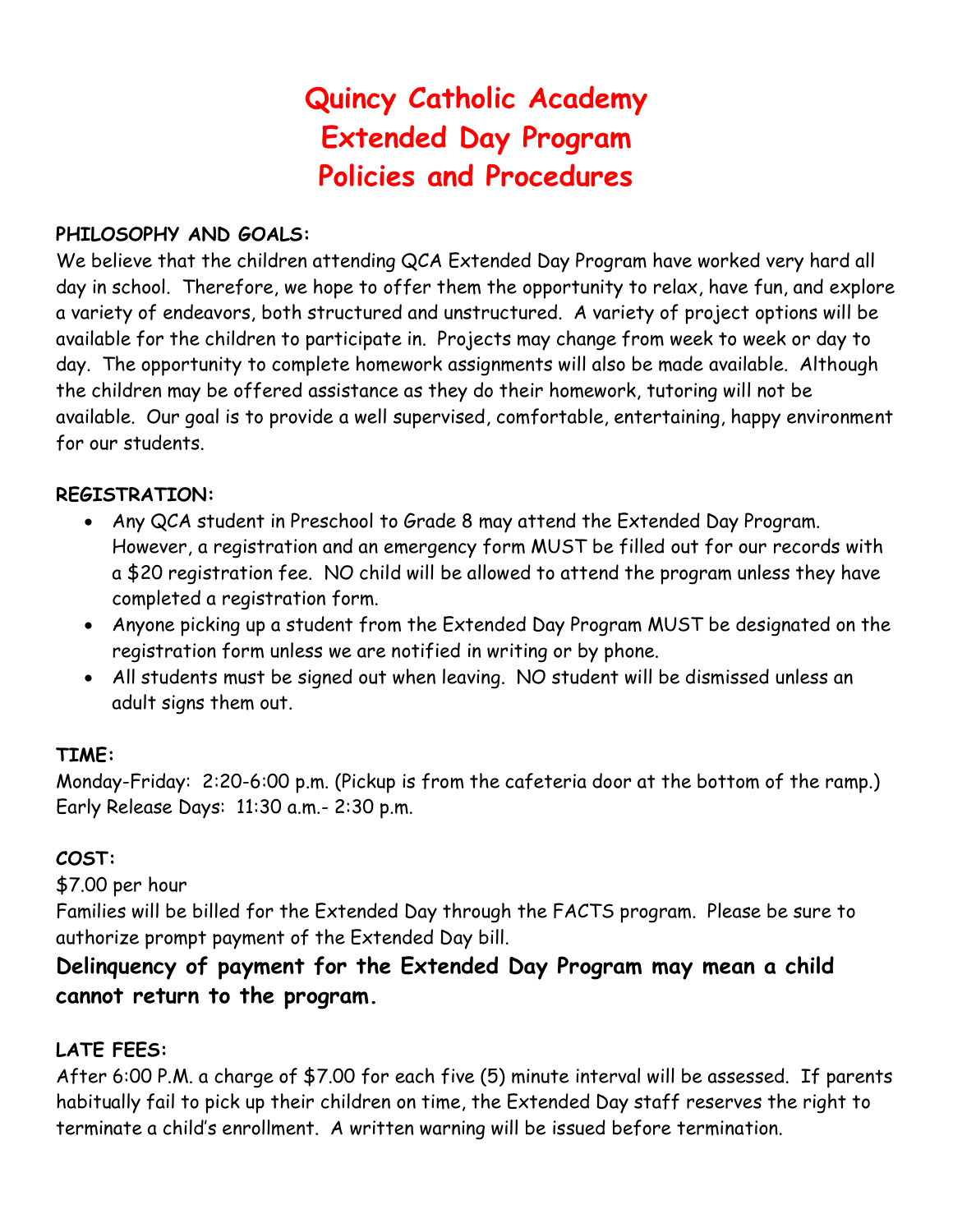## **SNOW DAYS:**

The Quincy Catholic Academy Extended Day Program will not operate on days when Quincy Catholic Academy, following Quincy Public Schools, is closed because of inclement weather. If serious weather develops during the school day and it is determined by the Extended Day staff that the program should be cancelled, parents will be notified during the day, as soon as possible.

For the safety of the children, should inclement weather develop later in the day, we ask parents to pick up their children from the Extended Day program as soon as possible.

## **BEHAVIOR MANAGEMENT:**

In order to provide a fun and safe environment for all children attending the Extended Day Program, rules of behavior consistent with those expected during the school day must apply.

- Students must respect the rights and feelings of all children and staff in the program.
- Students must share Extended Day material and equipment and abide by the rules set forth by the staff.
- Students must stay within the boundaries established by the staff at all times.
- Students must refrain from any action that may cause physical or emotional harm to themselves, other students, or staff members.
- Students must take responsible care of the space, equipment, and supplies of the program.

## **DISCIPLINE PROCEDURES:**

In order to insure the safety and well being of all students enrolled in the program, if it is determined by the staff that a student's behavior is not consistent with the rules of behavior set forth, the following steps will be taken:

- 1. Students may be separated from the rest of the Extended Day Program if necessary.
- 2. Parent(s) will be notified verbally and in writing of serious inappropriate behavior. The student will be given warning about the consequences of additional improper behavior.
- 3. In extreme cases, at the discretion of the staff, students may be suspended for a period of one day to one week. A meeting between parents, student, staff, and principal will be held and a written plan of action will be established before a suspended student is allowed to return to the program.

## **TERMINATION:**

A child may be terminated from the program if, after all discipline procedures are followed:

- There is persistent behavior, determined by the staff, to be putting other students or staff at risk.
- There is the necessity of constant one-to-one supervision.
- There is behavior that repeatedly disrupts the normal schedule of the program.